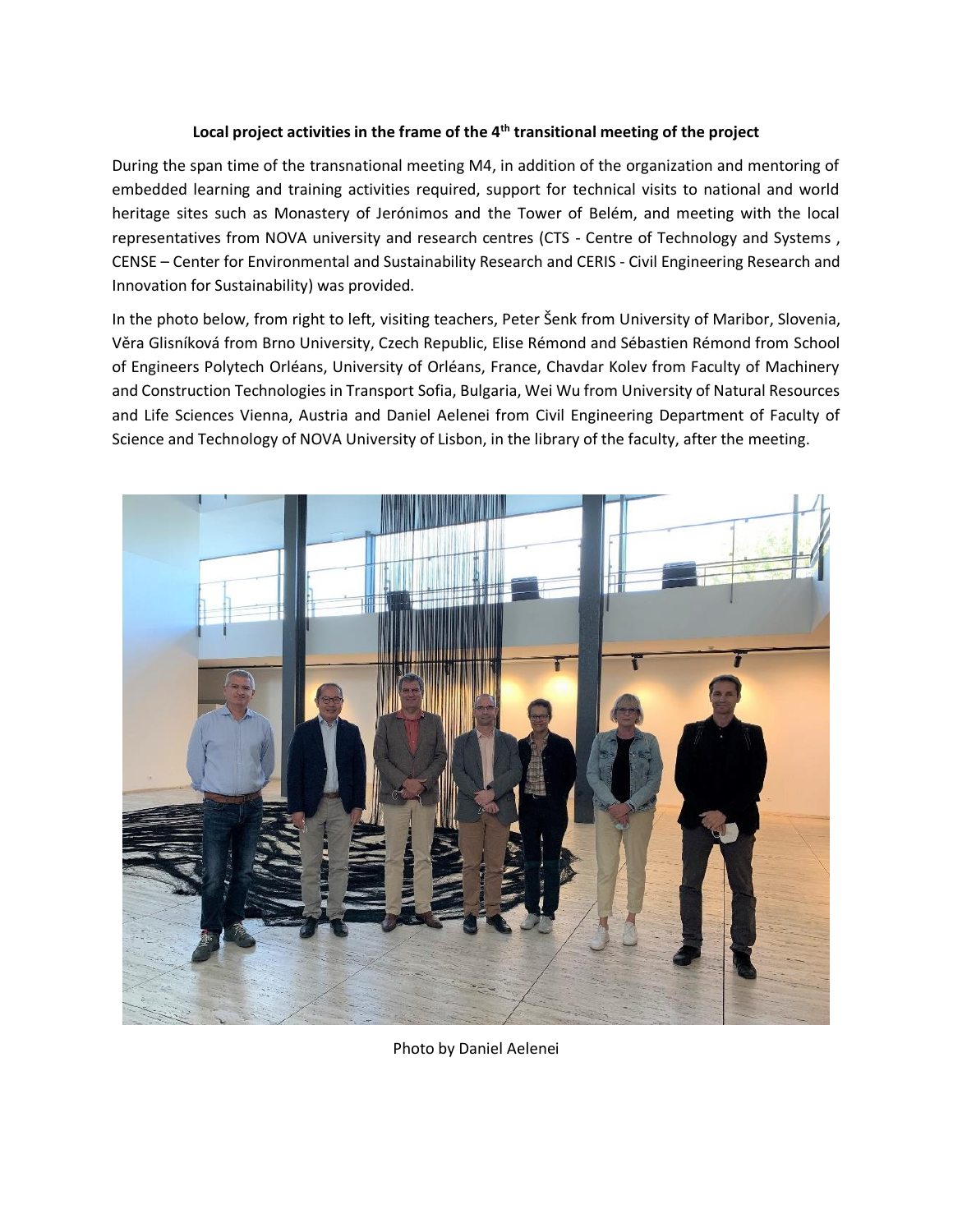

## **Agenda 4 th Transnational Project Meeting**

**Project 2018-1-RO01-KA203-049214** *Rehabilitation of the Built Environment in the Context of Smart City and Sustainable Development Concepts for Knowledge Transfer and Lifelong Learning* **RE-BUILT ERASMUS+ programme KA2 – HIGHER EDUCATION STRATEGIC PARTNERSHIPS**

## **October 25 - 27, 2021**

TUIASI BOKU UO UNL UNICAS UM **HST BUT** 

# **NOVA University Lisbon Lisbon – Portugal**

**\_\_\_\_\_\_\_\_\_\_\_\_\_\_\_\_\_\_\_\_\_\_\_\_\_\_\_\_\_\_\_\_\_\_\_\_\_\_\_\_\_\_\_**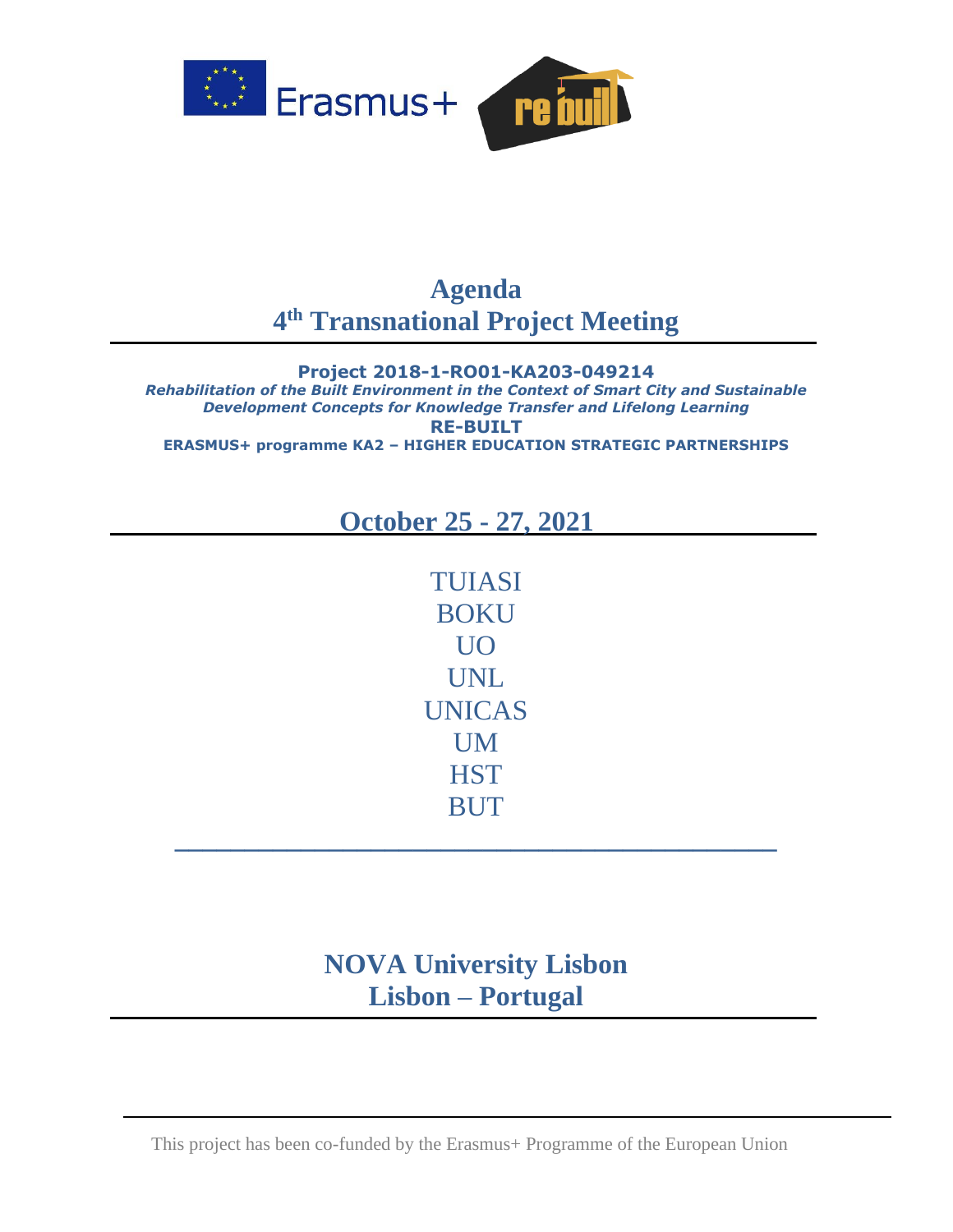

**Date:** October 25 – 27, 2021

**Venue:**

NOVA University Lisbon, Portugal, Department of Civil Engineering, Building IX, Room 4.22

# **Planned participants**

| Nr.            | Name                     | Organization                      | Organization's address       |
|----------------|--------------------------|-----------------------------------|------------------------------|
| $\mathbf{1}$   | <b>Ancuta ROTARU</b>     | "Gheorghe Asachi"                 | 67, Prof.dr.doc. Dimitrie    |
|                | Assoc. Professor, PhD    | Technical University of Iasi      | Mangeron St., 700050,        |
|                | Project director, TUIASI |                                   | Iași, Romania                |
| $\overline{2}$ | <b>Vasilica CIOCAN</b>   | "Gheorghe Asachi"                 | 67, Prof.dr.doc. Dimitrie    |
|                | Assoc. Professor, PhD    | Technical University of Iasi      | Mangeron St., 700050,        |
|                | Project member, TUIASI   |                                   | Iași, Romania                |
| $\overline{3}$ | <b>Dashnor HOXHA</b>     | University of Orléans             | Chateau de la Source,        |
|                | Professor, PhD           |                                   | 45067 Orléans, France        |
|                | Deputy project director  |                                   |                              |
| $\overline{4}$ | Wei WU                   | University of Natural             | <b>Gregor Mendel Strasse</b> |
|                | Professor, PhD           | <b>Resources and Life</b>         | 33, 1180 Vienna, Austria     |
|                | Project coord. BOKU      | Sciences                          |                              |
| 5              | <b>Jingxiu WANG</b>      | University of Natural             | <b>Gregor Mendel Strasse</b> |
|                | Project member BOKU      | <b>Resources and Life</b>         | 33, 1180 Vienna, Austria     |
|                |                          | Sciences                          |                              |
| 6              | <b>Vera GLISNIKOVA</b>   | <b>Brno University of</b>         | Antoninska 548/1,            |
|                | <b>Assist. Professor</b> | Technology                        | 60190, Brno, Czech Rep.      |
|                | Project coordinator BUT  |                                   |                              |
| $\overline{7}$ | <b>Peter SENK</b>        | University of Maribor             | Slomskov Trg 15,             |
|                | Assist. Professor, PhD   |                                   | Maribor, 2000 Slovenia       |
|                | Project coord. UM        |                                   |                              |
| 8              | <b>Chaydar KOLEV</b>     | <b>Higher School of Transport</b> | Geo Milev Str 158, 1574      |
|                | Assoc. Professor, PhD    | "Todor Kableshkov"                | Sofia, Bulgaria              |
|                | Project member HST       |                                   |                              |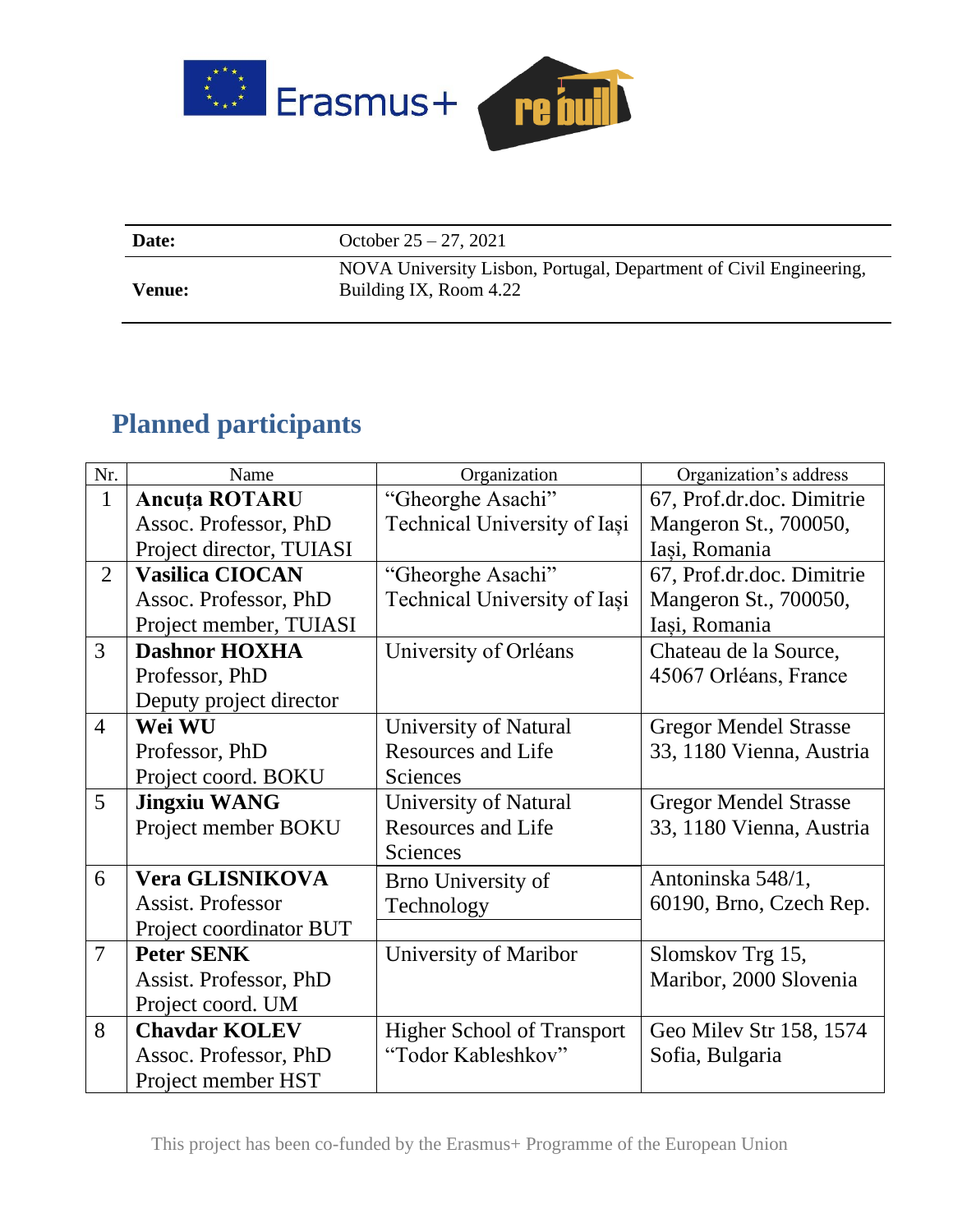



| 9  | <b>Kalina SEMOVA</b>      | <b>Higher School of Transport</b> | Geo Milev Str 158, 1574 |
|----|---------------------------|-----------------------------------|-------------------------|
|    | Assist. Professor, PhD    | "Todor Kableshkov"                | Sofia, Bulgaria         |
|    | <b>Project member HST</b> |                                   |                         |
| 10 | <b>Assunta PELLICCIO</b>  | University of Cassino and         | Viale dell Universita – |
|    | Assist.Professor, PhD     | Southern Lazio                    | Campus Folcara, 03043   |
|    | Project member UNICAS     |                                   | Cassino, Italy          |
| 11 | <b>Daniel AELENEI</b>     | <b>NOVA University Lisbon</b>     | Campus de Campolide     |
|    | Assoc. Professor, PhD     |                                   | 1099-085                |
|    | Project coordinatorNOVA   |                                   | Lisbon, Portugal        |
|    |                           |                                   |                         |

| 24/10/2021      |                                                      |
|-----------------|------------------------------------------------------|
| $13:00 - 24:00$ | The arrival of participants, accommodation at hotels |

# **Work programme**

## **Day 1: 25/10/2021**

| $10:00 - 10:30$ | <b>Registration of participants (NOVA University Lisbon, Portugal,</b><br>Department of Civil Engineering, Building IX, Room 4.22)                                                                                                                                                                                                                                                                                                                                                                                                                                                                                                                       |
|-----------------|----------------------------------------------------------------------------------------------------------------------------------------------------------------------------------------------------------------------------------------------------------------------------------------------------------------------------------------------------------------------------------------------------------------------------------------------------------------------------------------------------------------------------------------------------------------------------------------------------------------------------------------------------------|
| $10:30 - 13:00$ | Programming, preparation, and directing the intensive post-graduate<br>programme for teaching and learners Sustainable Rehabilitation of the<br><b>Built Environment held in Maribor (3-14 November 2021) and Orleans</b><br>(24 November - 5 December 2021):<br>Forecasting operating procedures for student participation at the post-<br>graduate programmes Sustainable Rehabilitation of the Built Environment<br>in Maribor $(C11)$ and Orleans $(10)$ .<br>- Discussion on lectures given in Maribor $(C7)$ and Orleans $(C6)$ according<br>to the specific topic assigned for each partner team.<br>TUIASI, BOKU, UO, USE, UNICAS, UM, HST, BUT) |
|                 |                                                                                                                                                                                                                                                                                                                                                                                                                                                                                                                                                                                                                                                          |
| $13:00 - 15:00$ | <b>Lunch at NOVA University</b>                                                                                                                                                                                                                                                                                                                                                                                                                                                                                                                                                                                                                          |
|                 |                                                                                                                                                                                                                                                                                                                                                                                                                                                                                                                                                                                                                                                          |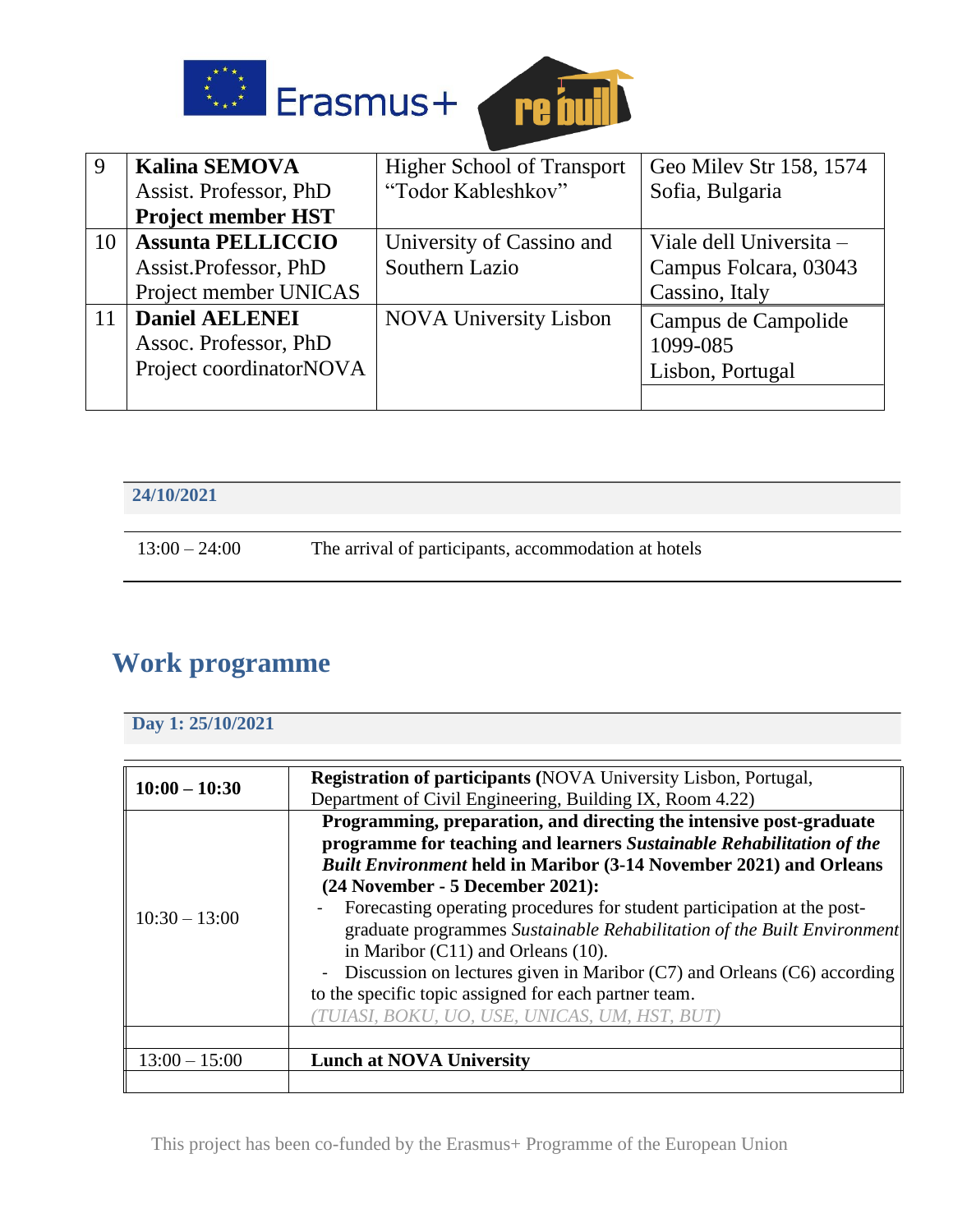



|                 | Running a brainstorm session to forecast distinct versions of questionnaires<br>measuring attitudes, preferences, opinions, and intentions of a relatively large |
|-----------------|------------------------------------------------------------------------------------------------------------------------------------------------------------------|
| $15:00 - 15:45$ | number of respondents on the post-graduate programme Sustainable                                                                                                 |
|                 | Rehabilitation of the Built Environment.                                                                                                                         |
|                 |                                                                                                                                                                  |
|                 | TUIASI, BOKU, UO, USE, UNICAS, UM, HST, BUT)                                                                                                                     |
|                 | Final preparations for uploading the documents of post-graduate intensive                                                                                        |
| $15:45 - 16:30$ | study programme with new contents in progress on the online RE-BUILT                                                                                             |
|                 | platform: courses, applications, lectures, curricula, connected documents                                                                                        |
|                 | 'TUIASI, BOKU, UO, USE, UNICAS, UM, HST, BUT)                                                                                                                    |
|                 | Programming, preparation, and directing both editorial appearances                                                                                               |
|                 | projected to support the Multiplier Event in Vienna (Springer Book –                                                                                             |
|                 | Monography and Sustainability – Special Issue).                                                                                                                  |
| $16:30 - 18:30$ | Abstract                                                                                                                                                         |
|                 | <b>Full papers Springer</b>                                                                                                                                      |
|                 | Extension of selected papers (limitations)                                                                                                                       |
|                 | Full papers in Sustainability Special Issue                                                                                                                      |
|                 | TUIASI, BOKU, UO, USE, UNICAS, UM, HST, BUT)                                                                                                                     |

### **Day 2: 26/10/2021**

|                 | Programming, preparation, and directing the multiplier event entitled<br>Knowledge Transfer on Sustainable Rehabilitation and Risk Management<br>in Built Environment - KNOW-RE-BUILT held at BOKU, Vienna, on                                                                                                                                                                                                         |  |
|-----------------|------------------------------------------------------------------------------------------------------------------------------------------------------------------------------------------------------------------------------------------------------------------------------------------------------------------------------------------------------------------------------------------------------------------------|--|
|                 | December 2021.                                                                                                                                                                                                                                                                                                                                                                                                         |  |
|                 | Forecasting the proceeding of the <i>KNOW-RE-BUILT</i> scientific event;                                                                                                                                                                                                                                                                                                                                               |  |
|                 | Selection of the proceedings template according to the rules of the<br>publishing journal for a special issue.                                                                                                                                                                                                                                                                                                         |  |
| $10:00 - 13:00$ | Debate on the scientific papers published at the KNOW-RE-BUILT<br>multiplier event (intellectual outputs). The role and responsibility of each<br>partner in the dissemination plan of the RE-BUILT outcomes.<br>Forecasting the Agenda of the <i>KNOW-RE-BUILT</i> scientific event;<br>Consultation on the invited stakeholders at the KNOW-RE-BUILT<br>multiplier event.                                            |  |
|                 | TUIASI, BOKU, UO, UNICAS, UM, HST, NOVA, BUT)                                                                                                                                                                                                                                                                                                                                                                          |  |
|                 |                                                                                                                                                                                                                                                                                                                                                                                                                        |  |
| $13:00 - 15:00$ | <b>Lunch at NOVA University</b>                                                                                                                                                                                                                                                                                                                                                                                        |  |
|                 |                                                                                                                                                                                                                                                                                                                                                                                                                        |  |
| $15:00 - 16:30$ | How legal, institutional and regulatory framework for design, implementation<br>and management of the postgraduate development programme for<br>professionals on the rehabilitation of the built environment:<br>national/institutional legal and regulatory for postgraduate and LLL (Life<br>Long Learning), and identification of "good practices", strong points and<br>barriers for a wide spreading of practices |  |